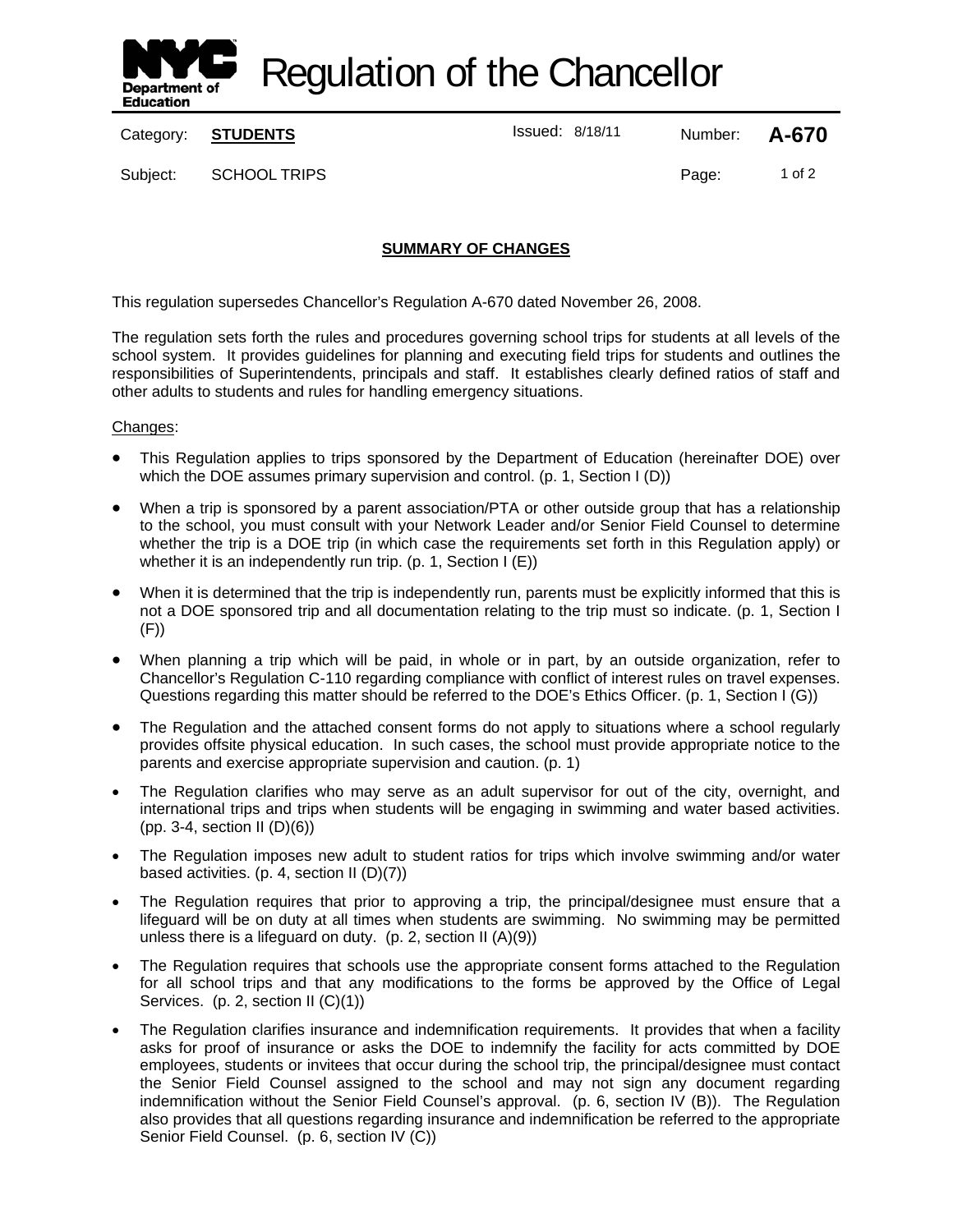

Regulation of the Chancellor

Category: **STUDENTS ISSUE 18/18/11** Number: **A-670** 

Subject: SCHOOL TRIPS Page: 2 of 2

- 
- The Regulation clarifies requirements with respect to international trips. The Regulation requires the following with respect to international trips: (1) prior to approving a trip, the Superintendent must determine whether there are any travel warnings or advisories for the country/countries the students will be visiting and, if there are such warnings or advisories, the Superintendent must consult with the Deputy Senior Supervising Superintendent prior to approving the trip (p. 1, section II (A)(2)); (2) the Superintendent must ensure that every student and staff member has the appropriate documentation for travel to the country/countries being visited and for return to the United States (p. 1, section II (A)(4)); (3) the principal must ensure that at least one of the staff members accompanying the students on an international trip carries a phone with international service (p. 2, section II (A)(5)); and (4) that in addition to the two staff members required to accompany up to fifteen students, one other adult also must be included on the trip. (pp. 3- 4, section II (D)(6)(c))
- The Regulation provides that for trips of a celebratory nature, schools must fundraise to meet the costs of the trip. (p. 2, section II (A)(10))
- The Regulation clarifies the fact that the Regulation does not apply to student exchange and homestay programs. (p. 1, section I (D)
- The Regulation clarifies the fact that the Chancellor or his designee may waive the Regulation, or any portion thereof, if it is determined to be in the best interest of the school system. (p. 6, section VI)
- The Regulation clarifies what are considered high risk activities or activities with inherent risks. (p. 3, section II (D)(4); pp. 5-6, section IV)
- The consent forms and trip plan have been modified.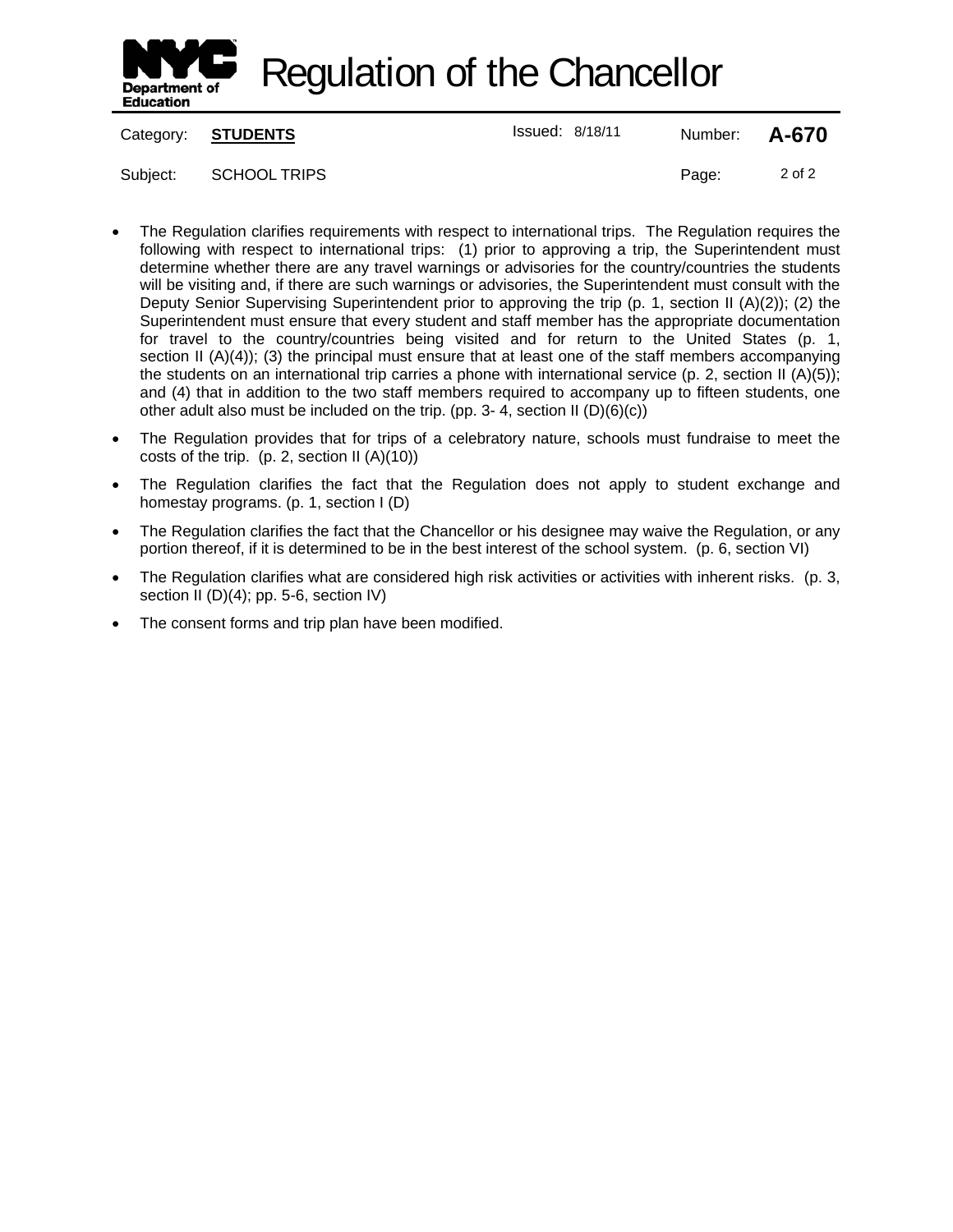# **ABSTRACT**

This regulation sets forth the rules, regulations, and procedures governing school trips. It supersedes Chancellor's Regulation A-670 dated November 26, 2008. A school trip is defined as any authorized field trip off school premises, regardless of the destination or method of transportation used. All building administrators and staff should familiarize themselves with this regulation to ensure that school trips will be productive, enjoyable, and safe experiences for students, parents, and staff.

# **I. OBJECTIVES**

- A. School trips afford students the opportunity to observe, explore, discover, and engage in hands-on experiences. Schools may sponsor trips before, during or after school hours.
- B. All school trips should have an educational or appropriate celebratory focus and be viewed as an extension of the curriculum and the learning environment.
- C. For all school trips, the principal shall be responsible for ensuring that appropriate care is taken to ensure the safety of all participants.
- D. This Regulation applies to trips sponsored by the Department of Education (hereinafter DOE) over which the DOE assumes primary supervision and control.<sup>1</sup>
- E. When a trip is sponsored by a parent association/PTA or other outside group that has a relationship to the school, you must consult with your Network Leader and/or Senior Field Counsel to determine whether the trip is a DOE trip (in which case the requirements set forth in this Regulation apply) or whether it is an independently run trip.
- F. When it is determined that the trip is independently run, parents must be explicitly informed that this is not a DOE sponsored trip and all documentation relating to the trip must so indicate.
- G. When planning a trip which will be paid, in whole or in part, by an outside organization, refer to Chancellor's Regulation C-110 regarding compliance with conflict of interest rules on travel expenses. Questions regarding this matter should be referred to the DOE's Ethics Officer.

# **II. PLANNING AND LOGISTICS**

A. Planning

 $\overline{a}$ 

- 1. All school trips must be approved in advance by the principal. Trips organized by special programs within the schools (i.e., clubs) are considered school trips and must be authorized in advance by the principal.
- 2. International trips must also be approved in advance by the appropriate Superintendent. Prior to approving the trip, the Superintendent must determine whether there are any travel warnings or advisories for the country/countries the students will be visiting. (See www.cdc.gov; www.travel.state.gov.) If there are such travel advisories or warnings, the Superintendent must consult with the Deputy Senior Supervising Superintendent prior to making a determination whether to approve the trip.

<sup>1</sup> The Regulation and the attached consent forms do not apply to situations where a school regularly provides offsite coursework and/or physical education. In such cases, the school must provide appropriate notice to the parents and exercise appropriate supervision and caution. This Regulation does not cover student exchange or homestay programs. Such programs require the written consent of the Superintendent. Appropriate consent forms and trip documentation must be developed for such programs in consultation with the Superintendent and the Office of Legal Services.

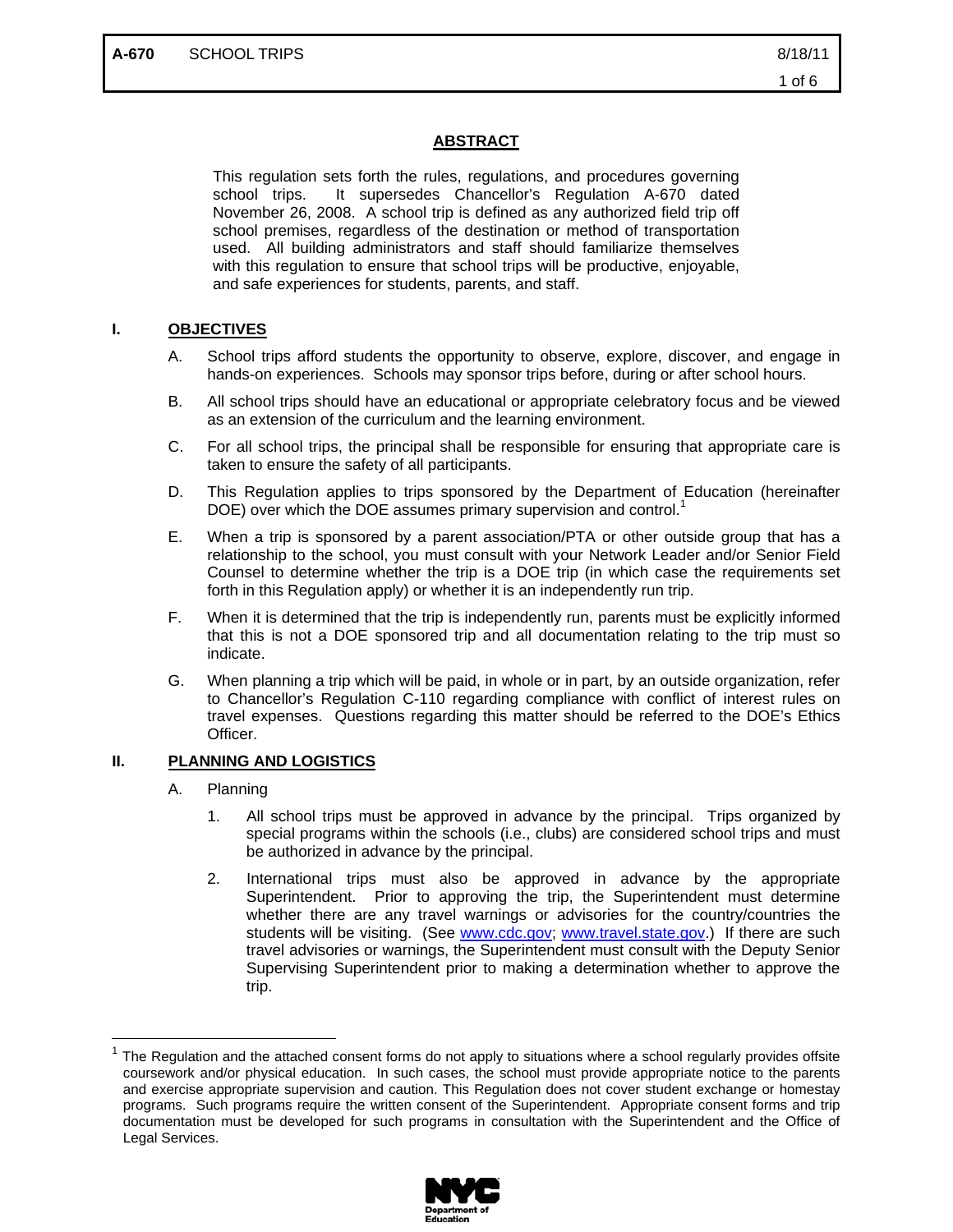- 3. A trip plan must be prepared and retained in the school files for all trips. The plan must specify all information, including persons in charge, participating classes of students, lodging, activities, and locations to be visited, the names of all adults taking part, details of departure and return, method of transportation and carrier, and insurance coverage (see Attachment No. 1).
- 4. The principal/designee must ensure that every student and staff member participating in an international trip has the appropriate documentation (e.g., passport) for travel to the country/countries being visited and for return to the United States. This is particularly important for students traveling with non-U.S. passports.
- 5. The principal/designee must ensure that at least one of the staff members accompanying the students on an international trip carries a phone with international service.
- 6. Special Education students must be provided with transportation and accommodations appropriate to their needs.
- 7. Medical emergencies and contingencies should be included in planning for a trip. Adult supervisors should travel with first aid kits, telephone numbers for emergency services in the area, and emergency home contact numbers.
- 8. When planning a trip, staff should inquire whether government or school rates are available for lodging, transportation, etc. Tax exempt status should always be requested, and proof of that exemption should be included in communications with suppliers.
- 9. Prior to approving a trip in which swimming will be involved, the principal/designee must ensure that a lifeguard will be on duty at all times students are permitted to swim. No swimming may be permitted unless there is a lifeguard on duty.
- 10. For trips of a celebratory nature, schools must fundraise to meet the costs of the trip.
- B. Fees

 $\overline{a}$ \*

Fees, such as the cost of admissions and lodging, must not be excessive. A student may not be excluded due to an inability to pay the required fee. Where appropriate, schools may assist students in financial need so that they will be able to participate.

- C. Parental Notification, Consent Forms and Documentation\*
	- 1. Parents must be notified in writing in advance of the planned trip, and a parental consent form is required for each school trip. Schools must use the applicable consent forms annexed as Attachment Nos. 2, 3 and 4. Any changes or modifications to these forms must be approved in advance by the Office of Legal Services.
	- 2. No student under the age of eighteen years of age will be allowed to participate in a school trip unless his or her parent, guardian, or person in parental relation has signed a consent form allowing the student to participate (see Attachments Nos. 2 to 4). A student who is eighteen years of age or older, or an emancipated minor, may give consent her/himself.
	- 3. Consent forms must identify activities with inherent risks (e.g., swimming, horseback riding, ice skating, use of physical fitness equipment) that students will engage in on the trip and must contain specific requests for parent permission to engage in those activities. If medical pre-clearance is required for a student to take part in the trip and/or participate in certain activities, it must be obtained in advance of the trip.

Any letter or consent form sent in connection with this regulation should be written, where feasible, in the parent(s) preferred language or mode of communication. In those cases where it is not possible to obtain a full translation, the letter and/or consent form should be written in English with an attached notice in the parent(s) preferred language or mode of communication stating the following: "The attached letter contains important information about your child. Please have it translated as soon as possible."

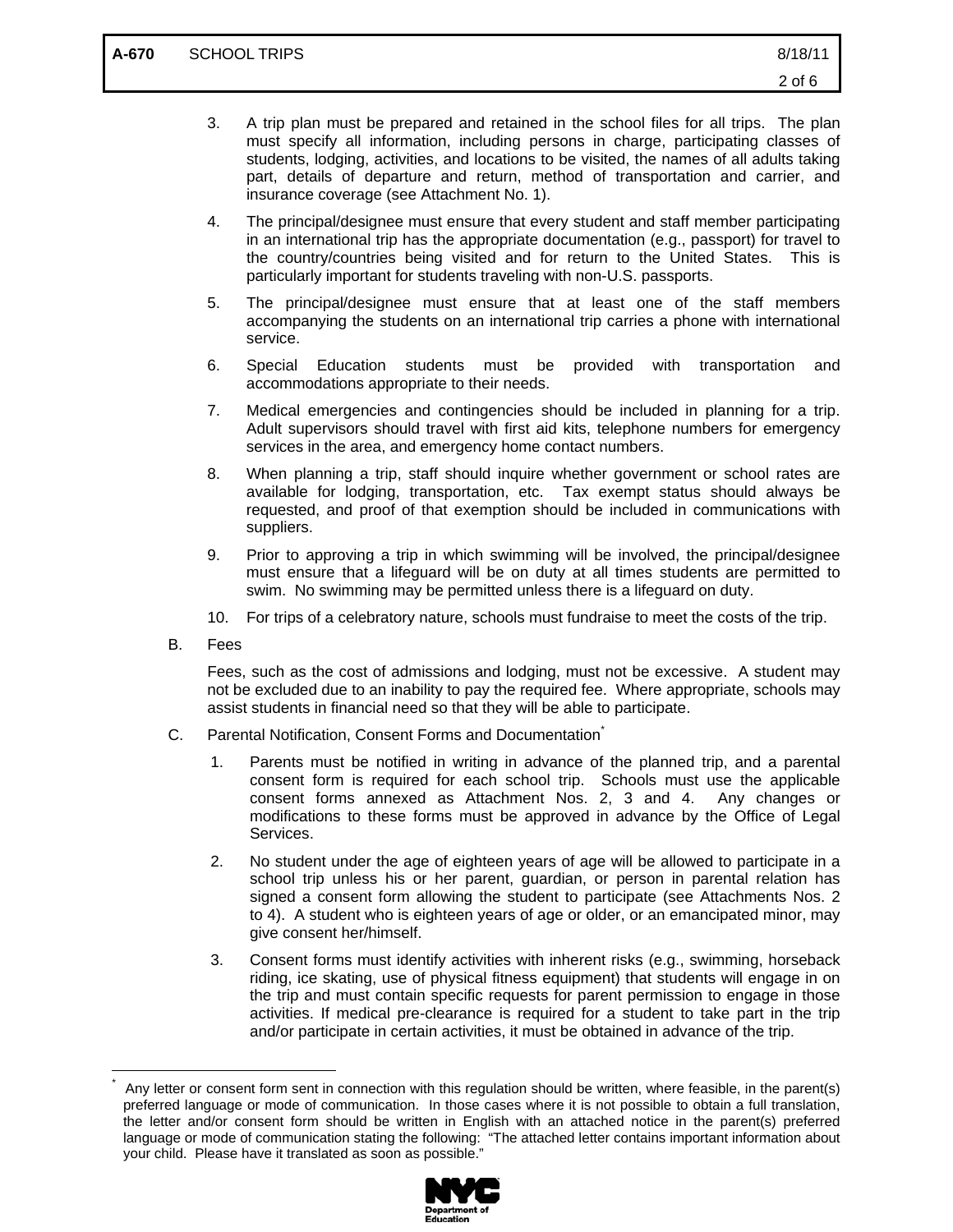- D. Supervision
	- 1. The principal must designate a licensed teacher, assistant principal, or other supervisor participating in the trip as the individual with overall responsibility for the trip. For trips related to substance abuse programs, SAPIS workers who are regularly in charge of students may be designated as the individuals with overall responsibility for the trip.
	- 2. Appropriate supervision must be provided at every stage of a school trip.
	- 3. For all trips, staff members accompanying the students must come from the school sponsoring the trip. The principal, in his or her discretion, may approve requests that staff from another school accompany students.
	- 4. Where a trip involves activities with inherent risks (e.g., swimming, horseback riding, skiing, ice skating, use of physical fitness equipment) the principal/designee must ensure that there is appropriate adult supervision while the student engages in the activity.
	- 5. Protective equipment must be provided when appropriate to the activity (e.g., helmets for horseback riding).
	- 6. Ratio of Staff to Students

The principal/designee must ensure that the ratio of staff and adults to students on a school trip is appropriate for the trip, taking into consideration the age of participating students, the method of transportation, the type of trip and the type of activities in which the students will be engaging. The following sets forth the minimum requirements for adult to student ratios:

a. Routine day trips within New York City:

For elementary and middle school students, at least one (1) staff member and two (2) additional adults are required for up to thirty (30) students. For high school students, at least one (1) staff member and one (1) additional adult are required for up to thirty (30) students. The required staff member must be a teacher or a supervisor. The other adult(s) may be a parent volunteer or a member of the instructional staff (e.g., teacher, dean, guidance counselor, social worker) or a paraprofessional or school aide.

At the elementary level, for each additional ten (10) students, an additional adult is required. At the middle and high school levels, for each additional fifteen (15) students participating, an additional adult is required.

b. One day out-of-the-city or overnight trips:

For elementary, middle and high school students, at least two (2) staff members and one (1) adult are required for up to thirty (30) students. With respect to the two staff members noted above, one must be a teacher or supervisor. The other staff member may be a member of the instructional staff (e.g., teacher, dean, guidance counselor, social worker) or a paraprofessional or school aide. The other (1) adult may be a parent volunteer or a member of the instructional staff (e.g., teacher, dean, guidance counselor, social worker) or a paraprofessional or school aide.

At the elementary level, for each additional ten (10) students, an additional adult is required. At the middle and high school levels, for each additional fifteen (15) students participating, an additional adult is required.

c. International trips

At least two (2) staff members and one (1) other adult are required for up to fifteen (15) students. With respect to the two staff members noted above, one

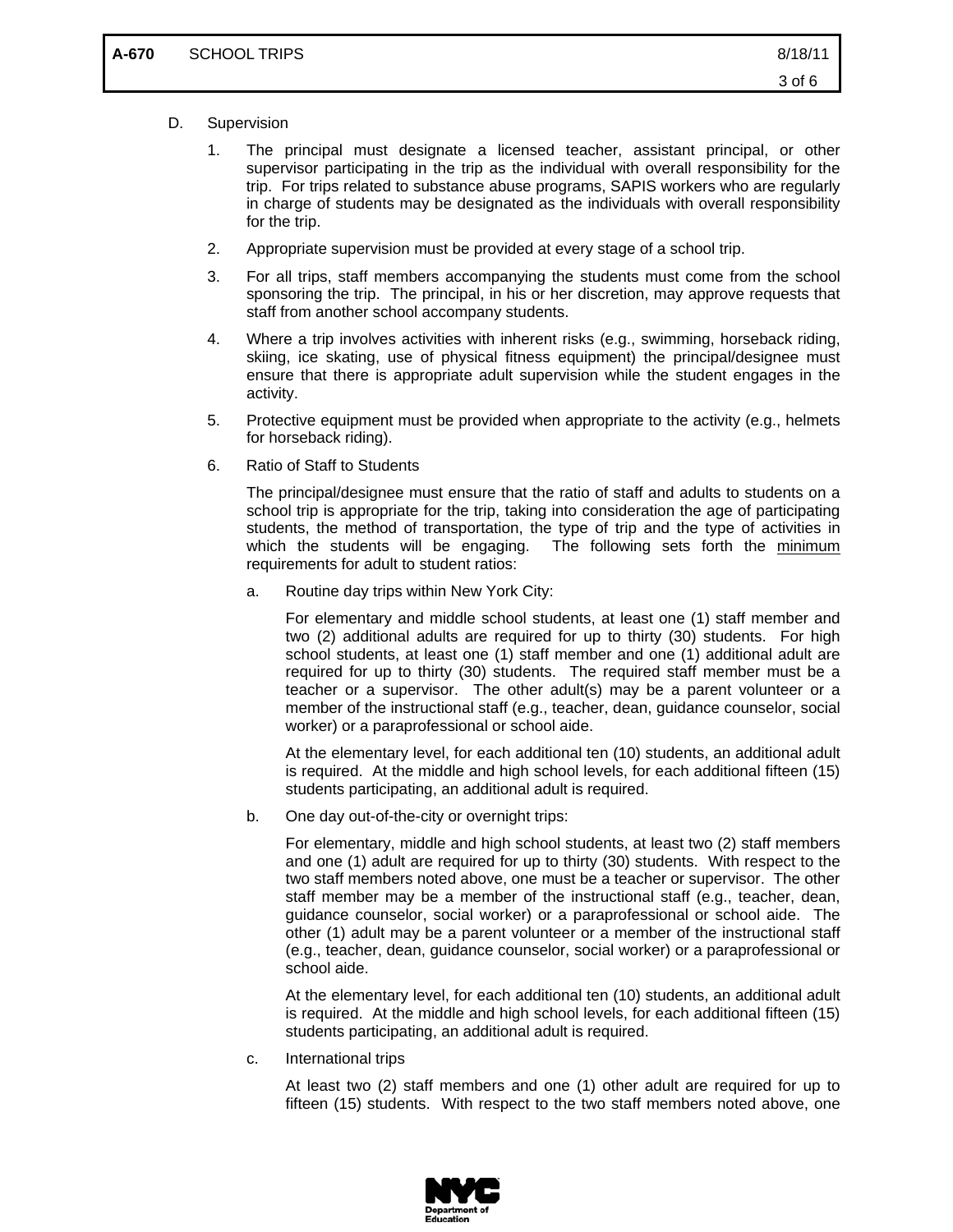must be a teacher or supervisor. The other staff member may be a member of the instructional staff (e.g., teacher, dean, guidance counselor, social worker) or a paraprofessional or school aide. The other one (1) adult may be a parent volunteer or a member of the instructional staff (e.g., teacher, dean, guidance counselor, social worker) or a paraprofessional or school aide. For each additional ten (10) students participating, an additional adult is required.

d. Special Education students

For school trips involving Special Education students, the ratio of staff to students should be at least the same as the ratio mandated for their classes.

- 7. Additional Requirements for Swimming and Water Based Activities
	- a. Ratio of Staff to Students for Swimming and Water Based Activities

If students will be swimming or will participate in water based activities (e.g., rowing, kayaking) the following ratios must be used:

- 1. For elementary and middle school students, at least two (2) staff members and two (2) adults are required for up to thirty (30) students.
- 2. For high school students, at least two (2) staff members and two (2) adults are required for up to thirty (30) students.
- 3. With respect to the staff member(s) noted above, one must be a teacher or supervisor. The other staff member may be a member of the instructional staff (e.g., teacher, dean, guidance counselor, social worker) or a paraprofessional or school aide.
- 4. The other two (2) adults noted above may be parent volunteers or members of the instructional staff (e.g., teacher, dean, guidance counselor, social worker) or paraprofessionals or school aides.
- 5. At the elementary level, for each additional ten (10) students, two adults are required. At the middle and high school levels, for each additional fifteen (15) students, two additional adults are required.
- b. Students may only be permitted to swim when a lifeguard is on duty. The lifeguard must be on duty the entire time that students are swimming.
- c. Students who participate in water based activities other than swimming such as kayaking, tubing or rowing must wear a lifejacket at all times.
- d. For international trips, the principal/designee must ensure that there is adult supervision appropriate to the activities in which the students engage.
- 8. If a student must leave a school trip prematurely, she/he must be accompanied by a staff person if a parent cannot come for the student.
- 9. Regardless of the type of trip, it is not permissible for students to meet at or be dismissed from a site other than the school unless the consent form specifically authorizes it. The principal or her/his designee must assume overall responsibility for receiving returning students. In cases where intervening circumstances make it impossible for the students to be dismissed from the agreed upon site, parent(s) must be contacted and advised of the situation and appropriate school staff must remain with the student(s) until such time as the parent(s) arrives. If a parent fails to pick up a child and repeated attempts to reach a parent or contact person are unsuccessful, the principal or his or her designee must contact the nearest police precinct.
- 10. Siblings of students whose parents are accompanying them on a class trip are not permitted to take part in the trip.

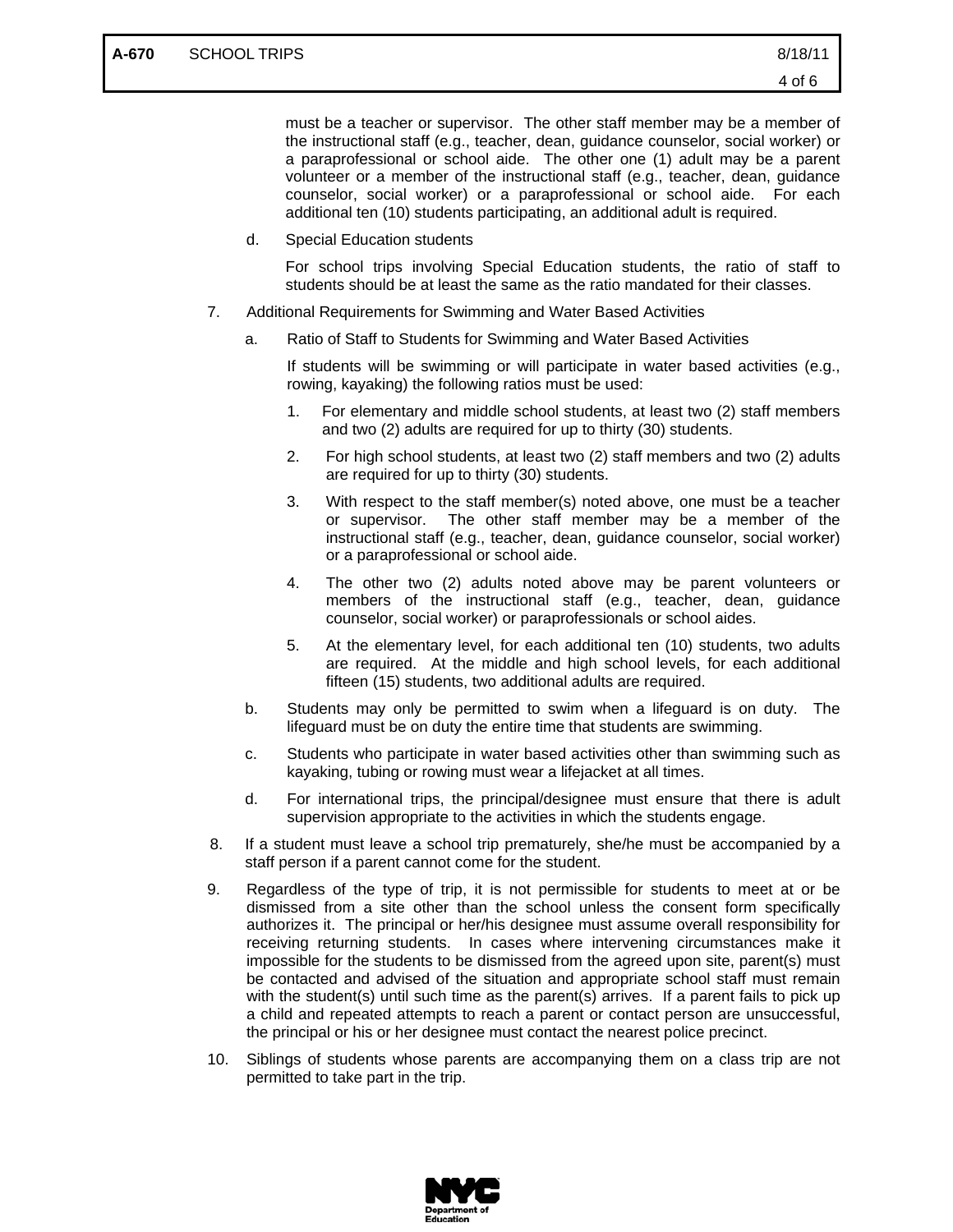- E. Emergency Circumstances
	- 1. Missing Students
		- a. If one or more students cannot be accounted for at a trip site, the authorities with jurisdiction over the site must be notified immediately, and a search organized. If, following the search, the student(s) cannot be located, local police must be called immediately. The staff member in charge must make every effort to contact the parents, as well as his/her supervisor.
		- b. A staff member must remain at the site until all the students are accounted for. The staff member in charge shall determine whether other students and adults should leave the site. All such decisions shall be made in consultation with the staff member's supervisor. Parents should be kept updated as to the status of the search for their child.
	- 2. Illness/Injury
		- a. If a student becomes ill or is injured and is in need of assistance, appropriate health officials should be notified immediately. A determination must be made by health officials regarding the severity of the illness or injury, and if hospitalization is required, an adult must accompany the child. The parents must be notified immediately and advised of the whereabouts of the child (hospital, etc.) and the nature of the illness or injury.
		- b. The staff member in charge shall determine whether other students and adults shall leave the site, but a staff member must remain until the ill or injured student is able to leave. All such decisions shall be made in consultation with the staff member's supervisor. Parents must be informed about the child's condition if they are not able to travel to the site.

### **III. TRANSPORTATION**

- A. Schools may use any of the following means of transportation:
	- 1. Public transit systems (e.g., subways, buses);
	- 2. Registered commercial airlines;
	- 3. Intercity buses or transit systems (e.g., Amtrak, Greyhound); and/or
	- 4. Private authorized buses, including school buses, as set forth below:
		- a. Any vehicle utilized to transport students must comply with all federal, state, city, and Department of Education rules and regulations for the transport of students. This shall include, but is not limited to, standards established for vehicles, drivers, insurance, and companies. The Office of Pupil Transportation must be contacted to obtain a list of companies which provide service in compliance with these standards.
		- b. To request a bus for a school trip from the Office of Pupil Transportation, please contact the Field Trip Unit at 718-784-3313. This unit sends information to all schools prior to the start of each school year about the procedures for obtaining buses for trips. Please refer to these procedures when requesting bus service from the Office of Pupil Transportation.
		- c. Students may not be transported to or from the trip site on an unauthorized or private vehicle.

#### **IV. INSURANCE AND INDEMNIFICATION**

A. For school trips in which students engage in high-risk activities (e.g., swimming, horseback riding, skiing, ice skating, use of physical fitness equipment), schools should have on file

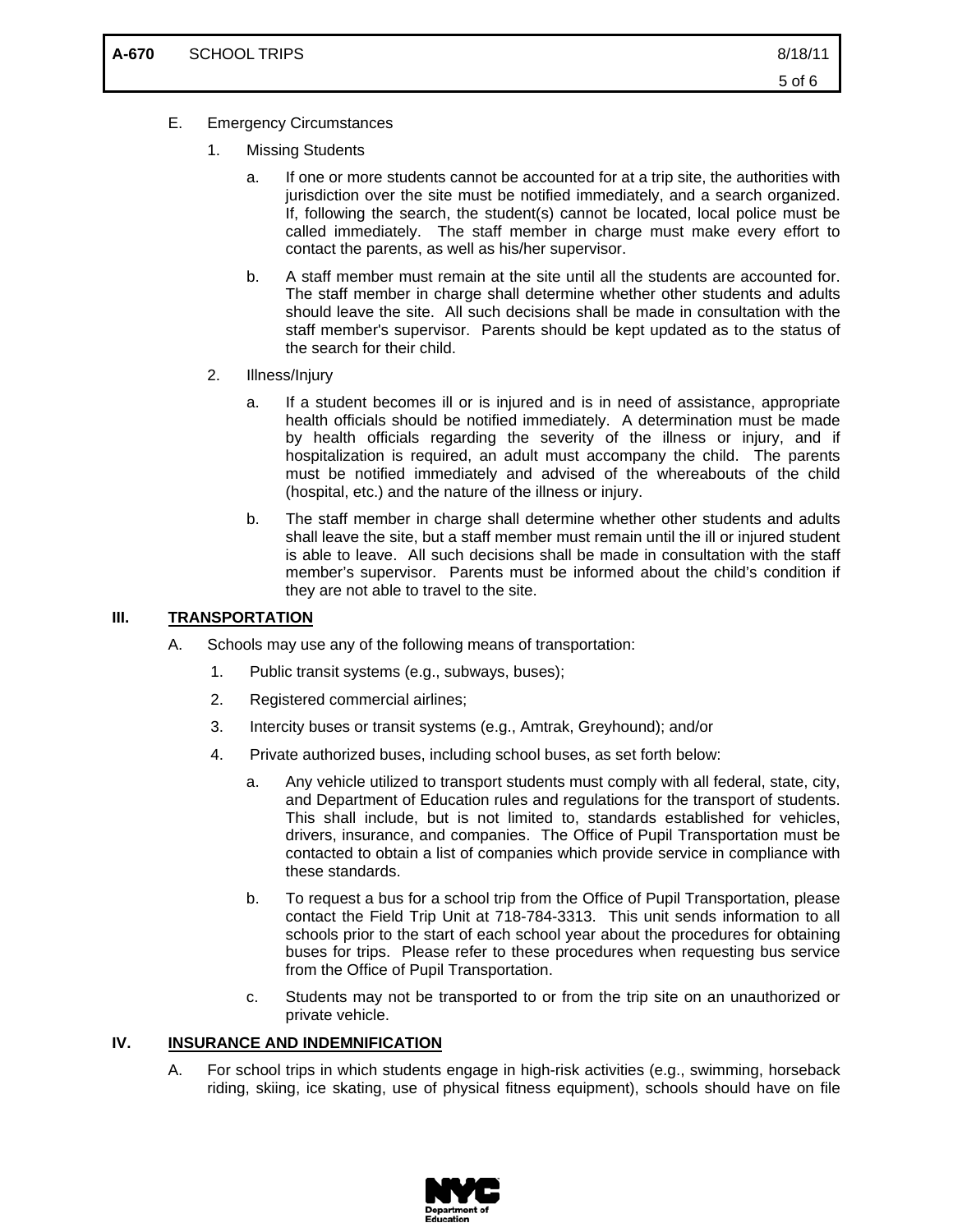documentation that the facilities which the student will be visiting have a general comprehensive liability insurance policy in an amount not less than \$2,000,000 per occurrence and written assurance from the facility that health, fire and safety standards conform to those required by their locality for the use of persons 4-21 years of age. In the event that such documentation is not received, the principal shall determine whether it is appropriate to proceed with the trip. Emergency medical group insurance must be purchased to cover all participants in international trips.

- B. If a facility asks for proof of insurance or asks the DOE to indemnify the facility for acts committed by DOE employees, students or invitees that occur during the school trip, the principal/designee must contact the Senior Field Counsel assigned to the school and may not sign any document regarding indemnification without the Senior Field Counsel's approval.
- C. All questions regarding insurance and indemnification should be referred to the appropriate Senior Field Counsel.

# **V. LIABILITY**

Pursuant to New York State law, supervisory and teaching staff, and authorized participants in the school volunteer program may be entitled to legal representation and indemnification in connection with claims arising from acts or omissions while the employee/volunteer was acting within the scope of his/her public employment and in the discharge of his/her duties, and was not in violation of any rule or regulation of the Department of Education at the time the alleged act or omission occurred. In the event of a lawsuit naming a Department of Education employee/volunteer, the Department's Office of Legal Services must be contacted at 212-374-6888 to request representation from Corporation Counsel.

# **VI. WAIVER**

This Regulation or any portion thereof may be waived by the Chancellor or his designee if it is determined to be in the best interests of the school system.

#### **VII. INQUIRIES**

Inquiries regarding this regulation should be addressed to:

Network Leader and Superintendent

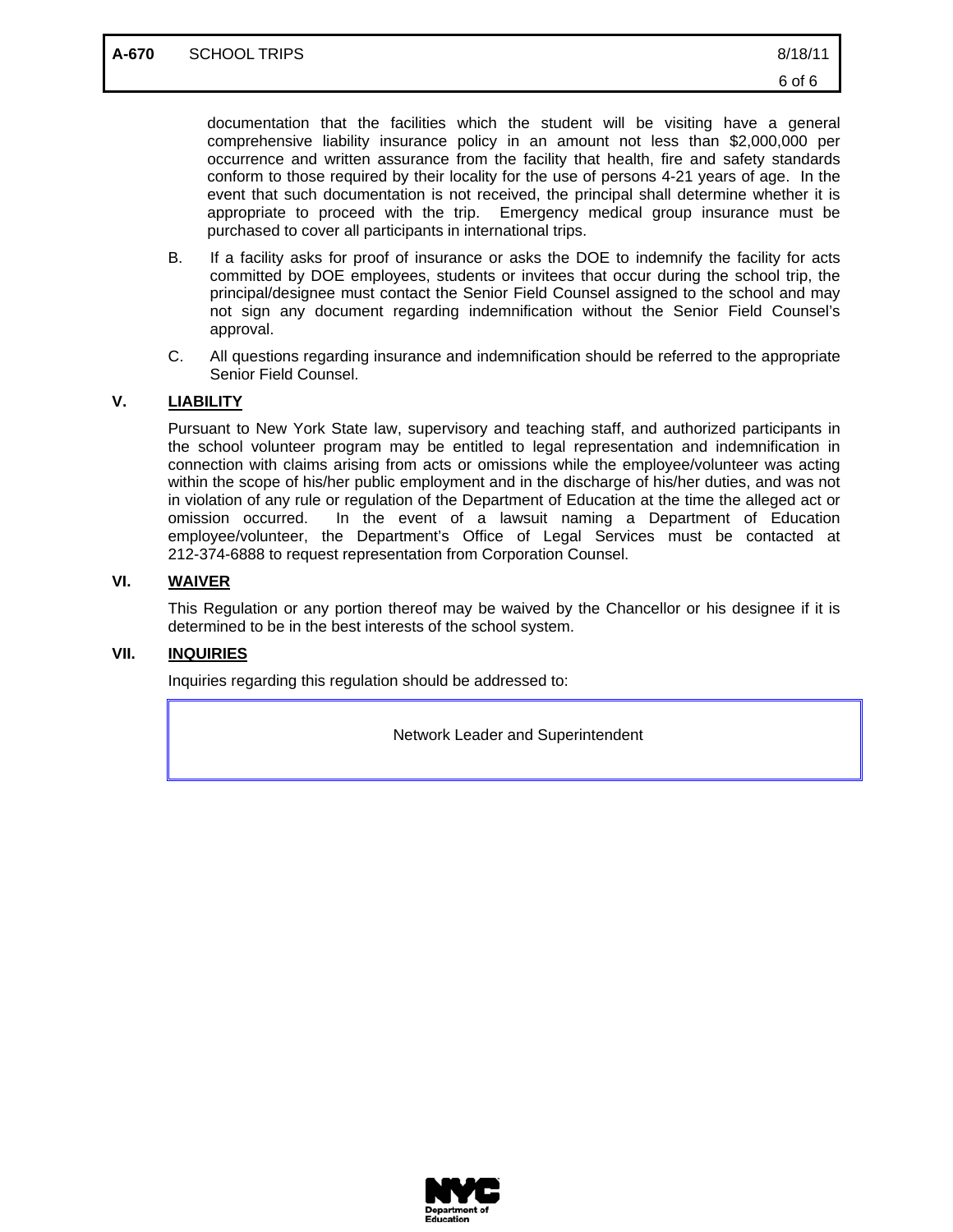

# **TRIP PLAN**

|    | Destination: No change permitted without new consent form and authorization                                                                   |                                                                                                                                                                                                  |  |
|----|-----------------------------------------------------------------------------------------------------------------------------------------------|--------------------------------------------------------------------------------------------------------------------------------------------------------------------------------------------------|--|
|    |                                                                                                                                               |                                                                                                                                                                                                  |  |
|    |                                                                                                                                               |                                                                                                                                                                                                  |  |
|    |                                                                                                                                               |                                                                                                                                                                                                  |  |
|    |                                                                                                                                               | No. of Pupils to be Taken: _________ 8. No. of Teachers: __________ No. of Other Adults: _________                                                                                               |  |
|    | <b>Transportation Required:</b>                                                                                                               |                                                                                                                                                                                                  |  |
|    |                                                                                                                                               | Public _______________ Name of Charter Bus Co. _________________________________ Other _____________                                                                                             |  |
|    |                                                                                                                                               | Departure Information (location and carrier): ___________________________________                                                                                                                |  |
|    |                                                                                                                                               |                                                                                                                                                                                                  |  |
|    | Free Transportation Passes Requested Yes _________ No _________                                                                               |                                                                                                                                                                                                  |  |
|    |                                                                                                                                               |                                                                                                                                                                                                  |  |
|    | Teacher-in-Charge                                                                                                                             | Principal                                                                                                                                                                                        |  |
|    | Name & Contact Information for Person/Company Who Arranged Travel Plans:                                                                      |                                                                                                                                                                                                  |  |
|    |                                                                                                                                               |                                                                                                                                                                                                  |  |
|    |                                                                                                                                               |                                                                                                                                                                                                  |  |
|    |                                                                                                                                               |                                                                                                                                                                                                  |  |
|    |                                                                                                                                               |                                                                                                                                                                                                  |  |
|    | involved (e.g., sedentary trip as opposed to outdoor, physically active trip)?                                                                | Has the school determined that the facility has adequate insurance consistent with the level of risk                                                                                             |  |
|    |                                                                                                                                               |                                                                                                                                                                                                  |  |
|    | students are in the water.<br>Yes the control of the control of the control of the control of the control of the control of the control of th | If swimming is involved, the school has determined that a lifeguard will be on duty at all times when                                                                                            |  |
|    |                                                                                                                                               | <b>OUT-OF-COUNTRY TRIPS</b>                                                                                                                                                                      |  |
| А. | (www.cdc.gov; www.travel.state.gov) YES ________ NO _______                                                                                   | Are there any current travel warnings or advisories issued by the State Department?                                                                                                              |  |
|    |                                                                                                                                               |                                                                                                                                                                                                  |  |
| В. | Have you purchased Medical Insurance for each day of an out-of-country trip?                                                                  |                                                                                                                                                                                                  |  |
|    |                                                                                                                                               |                                                                                                                                                                                                  |  |
| C. |                                                                                                                                               |                                                                                                                                                                                                  |  |
|    | If YES, attach a copy of the medical form for each student.                                                                                   |                                                                                                                                                                                                  |  |
| D. |                                                                                                                                               | Does each student and staff member have the appropriate documentation necessary for travel to<br>the country/countries being visited and for return to the United States? YES ________ NO ______ |  |
| Е. | Copies of all students' passports shall be maintained by the Trip Coordinator.                                                                |                                                                                                                                                                                                  |  |
| F. | service.                                                                                                                                      | At least one staff member accompanying the students must have a phone with international                                                                                                         |  |

| 19. | APPROVED              |                | <b>DATE</b> |  |
|-----|-----------------------|----------------|-------------|--|
|     |                       | Principal      |             |  |
| 20. | APPROVED <sup>®</sup> |                | <b>DATE</b> |  |
|     |                       | Superintendent |             |  |

 \* The appropriate Superintendent must approve international trips. If there are travel advisories for the country/countries the students will be visiting, the Superintendent must consult with the Deputy Senior Supervising Superintendent prior to making a determination whether to approve the trip.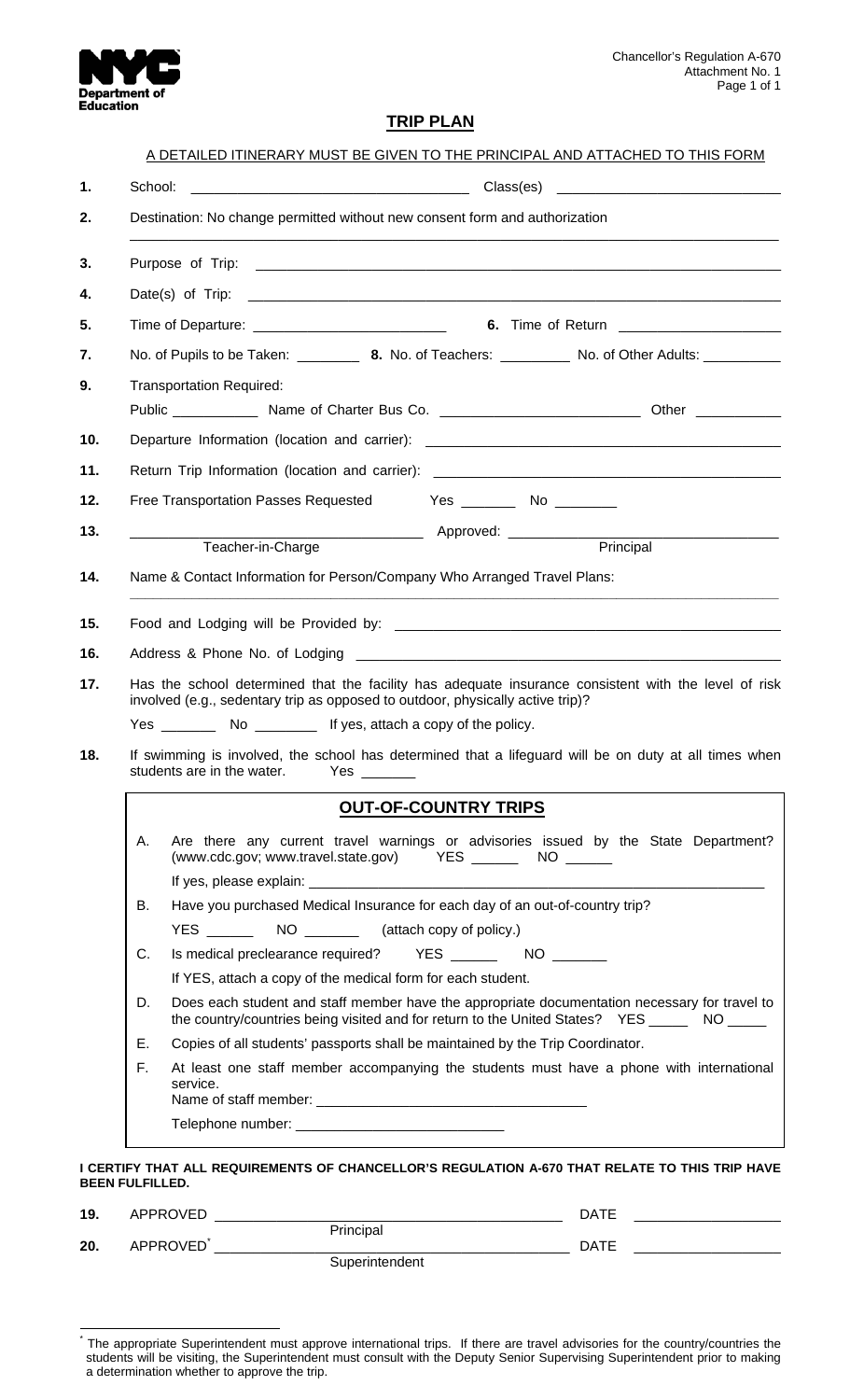

NOTE: Additional trip information may be attached to this form based upon the unique circumstances of a particular trip. All other modifications require approval of the Office of Legal Services.

# **PARENT NOTIFICATION/CONSENT FORM**

| ш<br>٦ι<br>. .<br>יי |
|----------------------|
|                      |

|                                                                                               | School (list additional trip sponsors when applicable): _________________________Trip Date: _____/_____/______                                                                                                   |
|-----------------------------------------------------------------------------------------------|------------------------------------------------------------------------------------------------------------------------------------------------------------------------------------------------------------------|
|                                                                                               |                                                                                                                                                                                                                  |
|                                                                                               |                                                                                                                                                                                                                  |
|                                                                                               | Departure Time: ____________________________                                                                                                                                                                     |
|                                                                                               |                                                                                                                                                                                                                  |
|                                                                                               |                                                                                                                                                                                                                  |
|                                                                                               |                                                                                                                                                                                                                  |
|                                                                                               | This trip will include the following physical and sports activities (e.g., swimming, horseback riding, ice skating,                                                                                              |
| a)<br>I consent to my child's participation in all these activities except for the following: | I understand that there are risks of injury associated with the above-listed physical and sports activities and                                                                                                  |
| b)                                                                                            | Please indicate below any permanent or temporary medical or other condition, including special dietary and<br>medication needs, or the need for visual or auditory aids, which should be known about your child: |
| C)<br>on my behalf and at my expense in obtaining medical treatment for my child.             | I agree that in the event of an emergency injury or illness, the staff member(s) in charge of the trip may act                                                                                                   |

d) I understand that my child is expected to behave responsibly and to follow the school's discipline code and policies.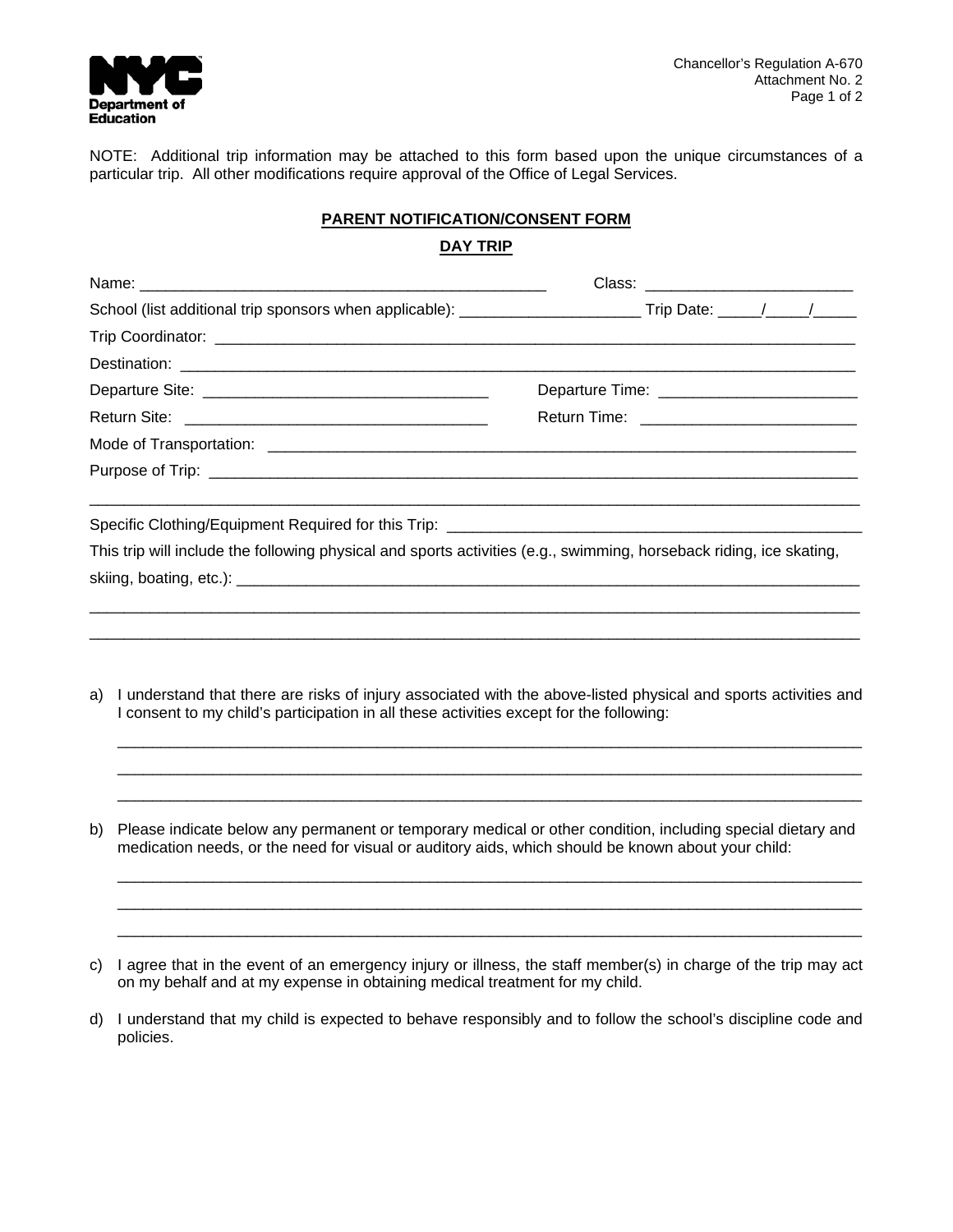

- e) I agree and understand that I am responsible for the actions of my child. I release the school from all claims and liability that arise in connection with the trip, except if due to the negligence of school officials.
- f) I understand that I am responsible for getting my child to and from the departure and return sites identified above. I understand that my child shall be accompanied by staff member(s) during the trip, including while traveling from the departure site to the destination site, and from the destination site to the return site.
- g) I understand that alcoholic beverages and/or illegal drugs are prohibited and have discussed this prohibition with my child. I understand that if my child is found in possession of these substances, he/she will be subject to school disciplinary procedures and possible criminal prosecution.
- h) I understand that students who violate the school's discipline code may be excluded in the future by the school from participating in a trip.
- i) In an emergency I can be reached at: Day:  $(\_\_)$  \_\_\_\_\_\_\_\_\_\_ Evening:  $(\_\_)$  \_\_\_\_\_\_\_\_\_\_ Additional Contact: Name: <br>  $\begin{array}{ccc} \text{Additional Contact: Name:} & \text{Aeditional Contact:} \\ \end{array}$
- j) I give my permission for my child to participate in this school trip.

\_\_\_\_\_\_\_\_\_\_\_\_\_\_\_\_\_\_\_\_\_\_\_\_\_\_\_\_\_\_\_\_\_\_\_\_\_\_\_\_\_\_\_\_\_\_\_\_\_\_\_\_\_ \_\_\_\_\_\_\_\_\_\_\_\_\_\_\_\_\_\_\_\_\_\_\_\_ (Signature of Parent/Guardian) (Date)

# **STUDENT DECLARATION**

(to be signed by Middle School and High School students)

I have read this form and I understand that I am to act on this trip in the same responsible manner in which I am expected to conduct myself in school.

\_\_\_\_\_\_\_\_\_\_\_\_\_\_\_\_\_\_\_\_\_\_\_\_\_\_\_\_\_\_\_\_\_\_\_\_\_\_\_\_\_\_\_\_\_\_\_\_\_\_\_\_\_ \_\_\_\_\_\_\_\_\_\_\_\_\_\_\_\_\_\_\_\_\_\_\_\_ (Signature of Student) (Date)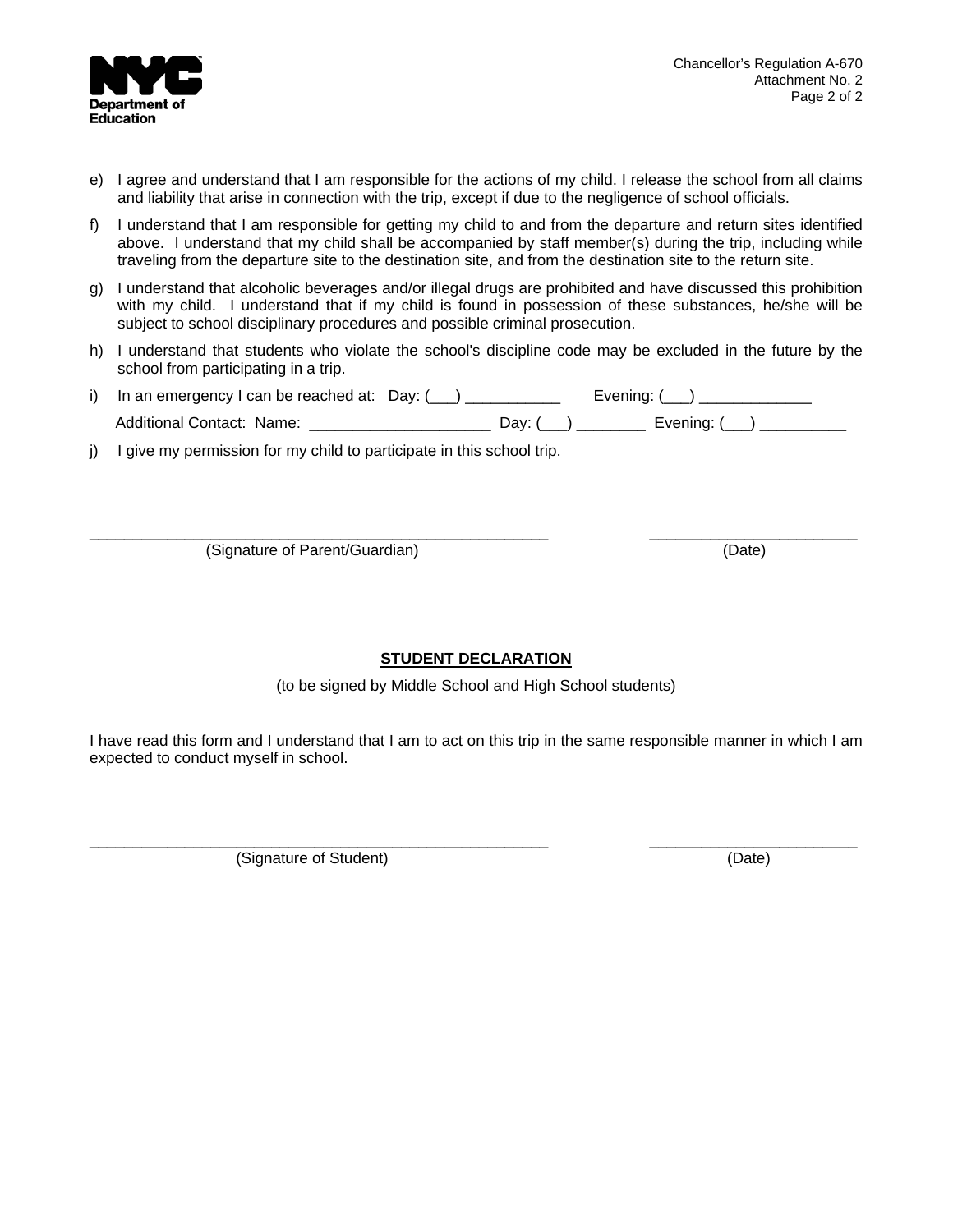

NOTE: Additional trip information may be attached to this form based upon the unique circumstances of a particular trip. All other modifications require approval of the Office of Legal Services.

# **PARENT NOTIFICATION/CONSENT FORM**

#### **OVERNIGHT/EXTENDED DAY TRIP**

|    | School (list additional trip sponsors when applicable): _________________________Trip Date: _____/_____/______                                                                                                                                                                                 |  |  |
|----|------------------------------------------------------------------------------------------------------------------------------------------------------------------------------------------------------------------------------------------------------------------------------------------------|--|--|
|    |                                                                                                                                                                                                                                                                                                |  |  |
|    |                                                                                                                                                                                                                                                                                                |  |  |
|    |                                                                                                                                                                                                                                                                                                |  |  |
|    |                                                                                                                                                                                                                                                                                                |  |  |
|    |                                                                                                                                                                                                                                                                                                |  |  |
|    |                                                                                                                                                                                                                                                                                                |  |  |
|    |                                                                                                                                                                                                                                                                                                |  |  |
|    | This trip will include the following physical and sports activities (e.g., swimming, horseback riding, ice skating,                                                                                                                                                                            |  |  |
| a) | I understand that there are risks of injury associated with the above-listed physical and sports activities and<br>I consent to my child's participation in all these activities except for the following:                                                                                     |  |  |
| b) | Please indicate below any permanent or temporary medical or other condition, including special dietary and<br>medication needs, or the need for visual or auditory aids, which should be known about your child:                                                                               |  |  |
| C) | I agree that in the event of an emergency injury or illness, the staff member(s) in charge of the trip may act<br>on my behalf and at my expense in obtaining medical treatment for my child.                                                                                                  |  |  |
| d) | I am responsible for getting my child to and from the departure and return sites identified above.<br>I understand that my child shall be accompanied by staff member(s) while traveling from the departure site<br>to the destination site, and from the destination site to the return site. |  |  |

e) I understand that it is within the school's discretion to change travel, accommodations and other arrangements as it deems necessary. I will be informed of such changes as soon as practicable.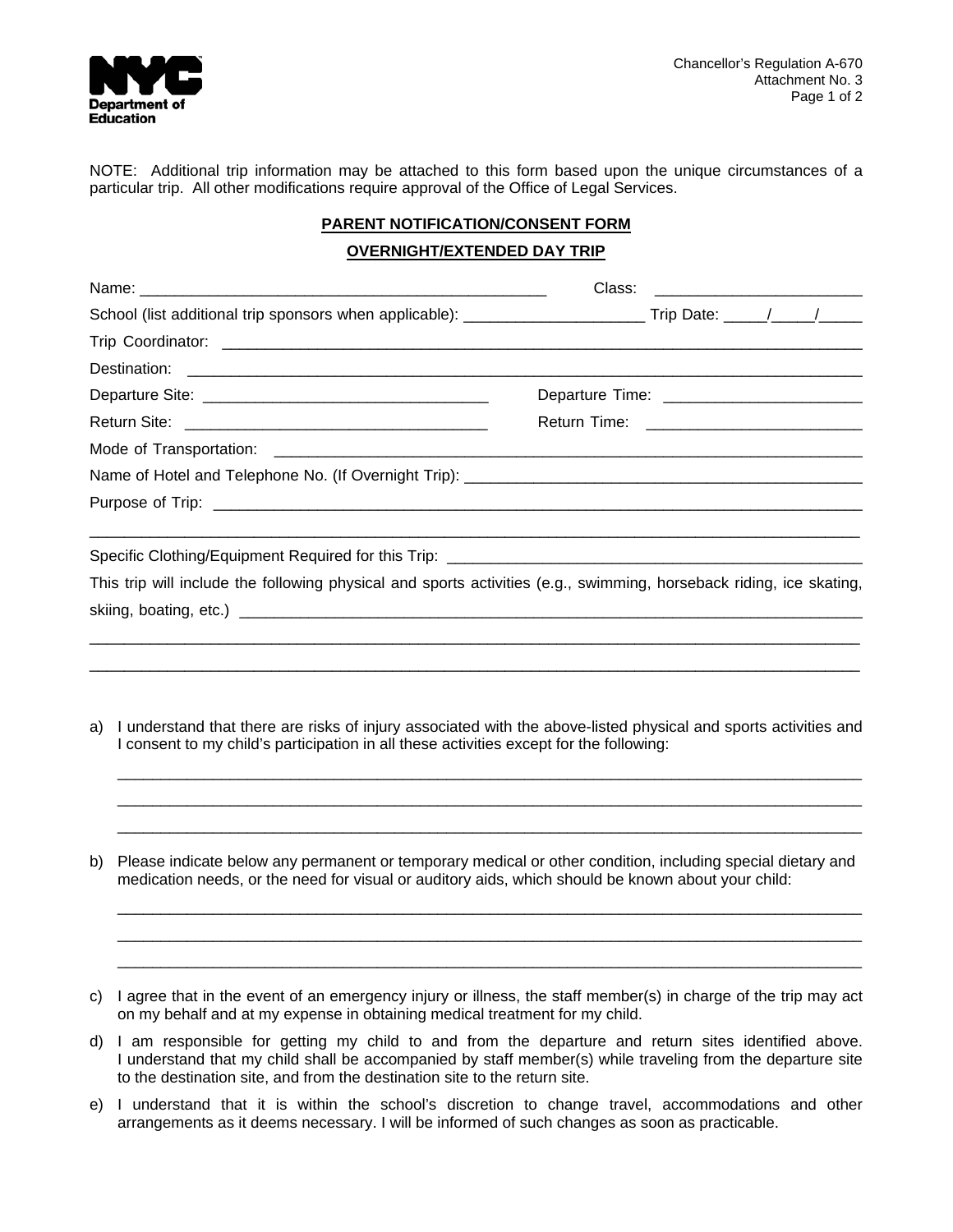

- f) I understand that the school in arranging for my child's travel and accommodation selected commercial airlines, trains, restaurants, hotels and other services whose performance and service cannot be controlled by the school. Consequently the school is not responsible for the actions of these commercial entities, including but not limited to, lost luggage, unsatisfactory quarters, and refunds.
- g) I understand that my child is expected to behave responsibly and to follow the school's discipline code and policies.
- h) I agree and understand that I am responsible for the actions of my child. I release the school from all claims and liabilities that arise in connection with the trip, except if due to the negligence of school officials.
- i) I understand that students who violate the school's discipline code may be excluded by the school from participating in a trip. Additionally, I understand that if a serious or reported violation occurs while on the trip, it is within the school's discretion to send my child home from the program, of which I will be informed. I understand that if my child is sent home early, I am responsible for all costs associated with such early departure and forfeit any monies paid that are not refunded to the school.
- j) I understand that students who violate the school's discipline code may be excluded by the school from participating in a trip.

| k) In an emergency I can be reached at: Day: $(\_\_)$ |            | Evening: () |
|-------------------------------------------------------|------------|-------------|
| Additional Contact: Name:                             | Dav: $($ ) | Evening: () |

l) I give my permission for my child to participate in this school trip.

\_\_\_\_\_\_\_\_\_\_\_\_\_\_\_\_\_\_\_\_\_\_\_\_\_\_\_\_\_\_\_\_\_\_\_\_\_\_\_\_\_\_\_\_\_\_\_\_\_\_\_\_\_ \_\_\_\_\_\_\_\_\_\_\_\_\_\_\_\_\_\_\_\_\_\_\_\_ (Signature of Parent/Guardian) (Date)

# **STUDENT DECLARATION**

(to be signed by Middle School and High School students)

I have read this form and I understand that I am to act on this trip in the same responsible manner in which I am expected to conduct myself in school.

\_\_\_\_\_\_\_\_\_\_\_\_\_\_\_\_\_\_\_\_\_\_\_\_\_\_\_\_\_\_\_\_\_\_\_\_\_\_\_\_\_\_\_\_\_\_\_\_\_\_\_\_\_ \_\_\_\_\_\_\_\_\_\_\_\_\_\_\_\_\_\_\_\_\_\_\_\_

(Signature of Student) (Date)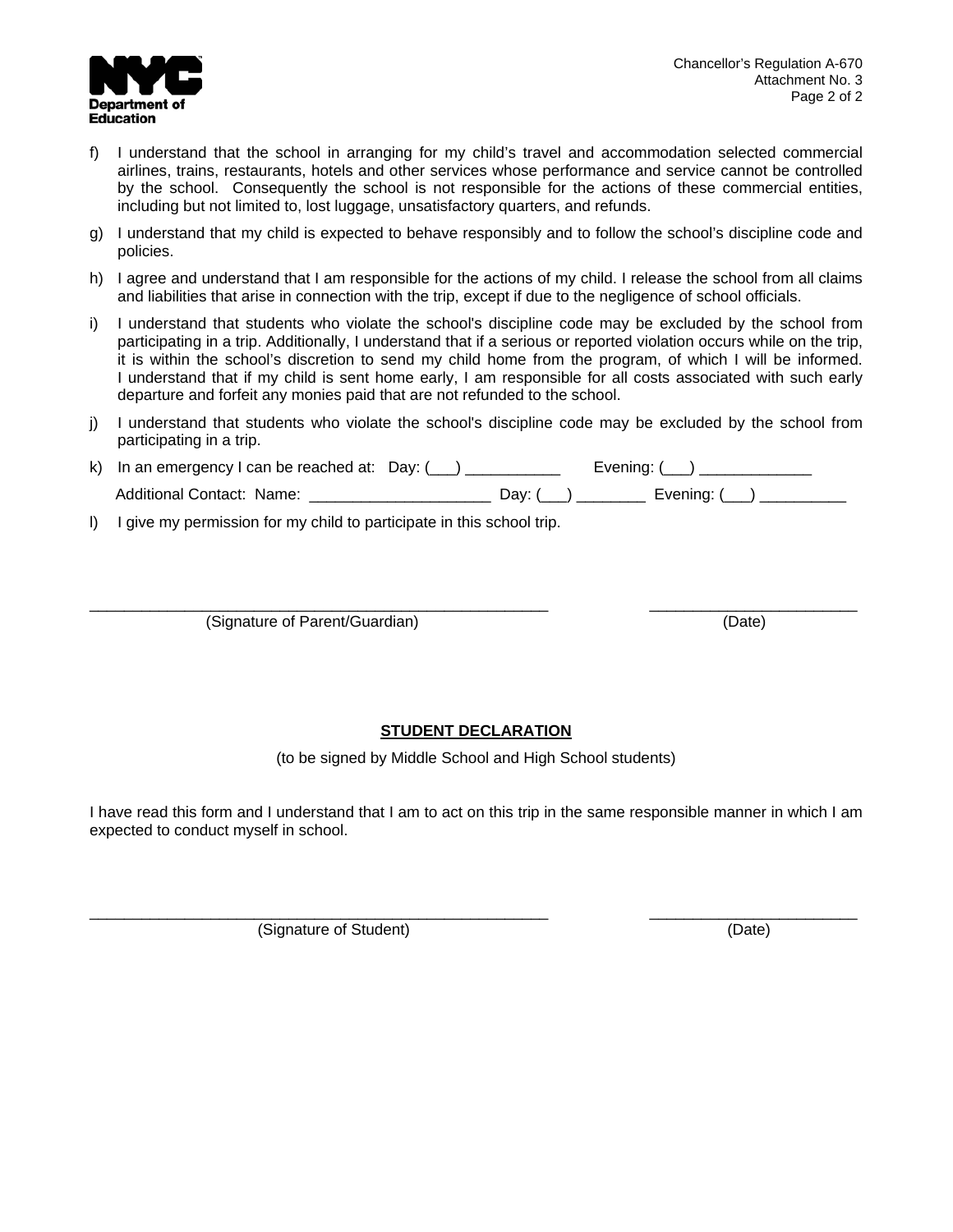

NOTE: Additional trip information may be attached to this form based upon the unique circumstances of a particular trip. All other modifications require approval of the Office of Legal Services. This consent form does not apply to student exchange and homestay programs.

### **PARENT NOTIFICATION/CONSENT FORM INTERNATIONAL TRIP**

| If your child does not have a United States passport, please contact the trip coordinator. Foreign<br>countries have different rules regarding visas and permits for non-United States passport travelers. |  |
|------------------------------------------------------------------------------------------------------------------------------------------------------------------------------------------------------------|--|
| School (list additional trip sponsors when applicable): _________ Trip Date(s): ____/____/____ to ___/___/___                                                                                              |  |
|                                                                                                                                                                                                            |  |
|                                                                                                                                                                                                            |  |
|                                                                                                                                                                                                            |  |
|                                                                                                                                                                                                            |  |
|                                                                                                                                                                                                            |  |
|                                                                                                                                                                                                            |  |
|                                                                                                                                                                                                            |  |
|                                                                                                                                                                                                            |  |
| This trip will include the following physical and sports activities (e.g., swimming, horseback riding, ice skating,                                                                                        |  |
|                                                                                                                                                                                                            |  |
|                                                                                                                                                                                                            |  |
|                                                                                                                                                                                                            |  |

- a) I understand that there are risks of injury associated with the above-listed physical and sports activities and I consent to my child's participation in all these activities except for the following:  $\overline{\phantom{a}}$  ,  $\overline{\phantom{a}}$  ,  $\overline{\phantom{a}}$  ,  $\overline{\phantom{a}}$  ,  $\overline{\phantom{a}}$  ,  $\overline{\phantom{a}}$  ,  $\overline{\phantom{a}}$  ,  $\overline{\phantom{a}}$  ,  $\overline{\phantom{a}}$  ,  $\overline{\phantom{a}}$  ,  $\overline{\phantom{a}}$  ,  $\overline{\phantom{a}}$  ,  $\overline{\phantom{a}}$  ,  $\overline{\phantom{a}}$  ,  $\overline{\phantom{a}}$  ,  $\overline{\phantom{a}}$
- b) Please indicate below any permanent or temporary medical or other condition, including special dietary and medication needs, or the need for visual or auditory aids, which should be known about your child:  $\mathcal{L}_\text{max}$  , and the set of the set of the set of the set of the set of the set of the set of the set of the set of the set of the set of the set of the set of the set of the set of the set of the set of the set of the

\_\_\_\_\_\_\_\_\_\_\_\_\_\_\_\_\_\_\_\_\_\_\_\_\_\_\_\_\_\_\_\_\_\_\_\_\_\_\_\_\_\_\_\_\_\_\_\_\_\_\_\_\_\_\_\_\_\_\_\_\_\_\_\_\_\_\_\_\_\_\_\_\_\_\_\_\_\_\_\_\_\_\_\_\_\_ \_\_\_\_\_\_\_\_\_\_\_\_\_\_\_\_\_\_\_\_\_\_\_\_\_\_\_\_\_\_\_\_\_\_\_\_\_\_\_\_\_\_\_\_\_\_\_\_\_\_\_\_\_\_\_\_\_\_\_\_\_\_\_\_\_\_\_\_\_\_\_\_\_\_\_\_\_\_\_\_\_\_\_\_\_\_

\_\_\_\_\_\_\_\_\_\_\_\_\_\_\_\_\_\_\_\_\_\_\_\_\_\_\_\_\_\_\_\_\_\_\_\_\_\_\_\_\_\_\_\_\_\_\_\_\_\_\_\_\_\_\_\_\_\_\_\_\_\_\_\_\_\_\_\_\_\_\_\_\_\_\_\_\_\_\_\_\_\_\_\_\_\_ \_\_\_\_\_\_\_\_\_\_\_\_\_\_\_\_\_\_\_\_\_\_\_\_\_\_\_\_\_\_\_\_\_\_\_\_\_\_\_\_\_\_\_\_\_\_\_\_\_\_\_\_\_\_\_\_\_\_\_\_\_\_\_\_\_\_\_\_\_\_\_\_\_\_\_\_\_\_\_\_\_\_\_\_\_\_

- c) I agree that in the event of an emergency injury or illness, the staff member(s) in charge of the trip may act on my behalf and at my expense in obtaining medical treatment for my child.
- d) I am responsible for getting my child to and from the departure and return site identified above. I understand that my child shall be accompanied by staff member(s) during the trip, including while traveling from the departure site to the destination site, and from the destination site to the return site.